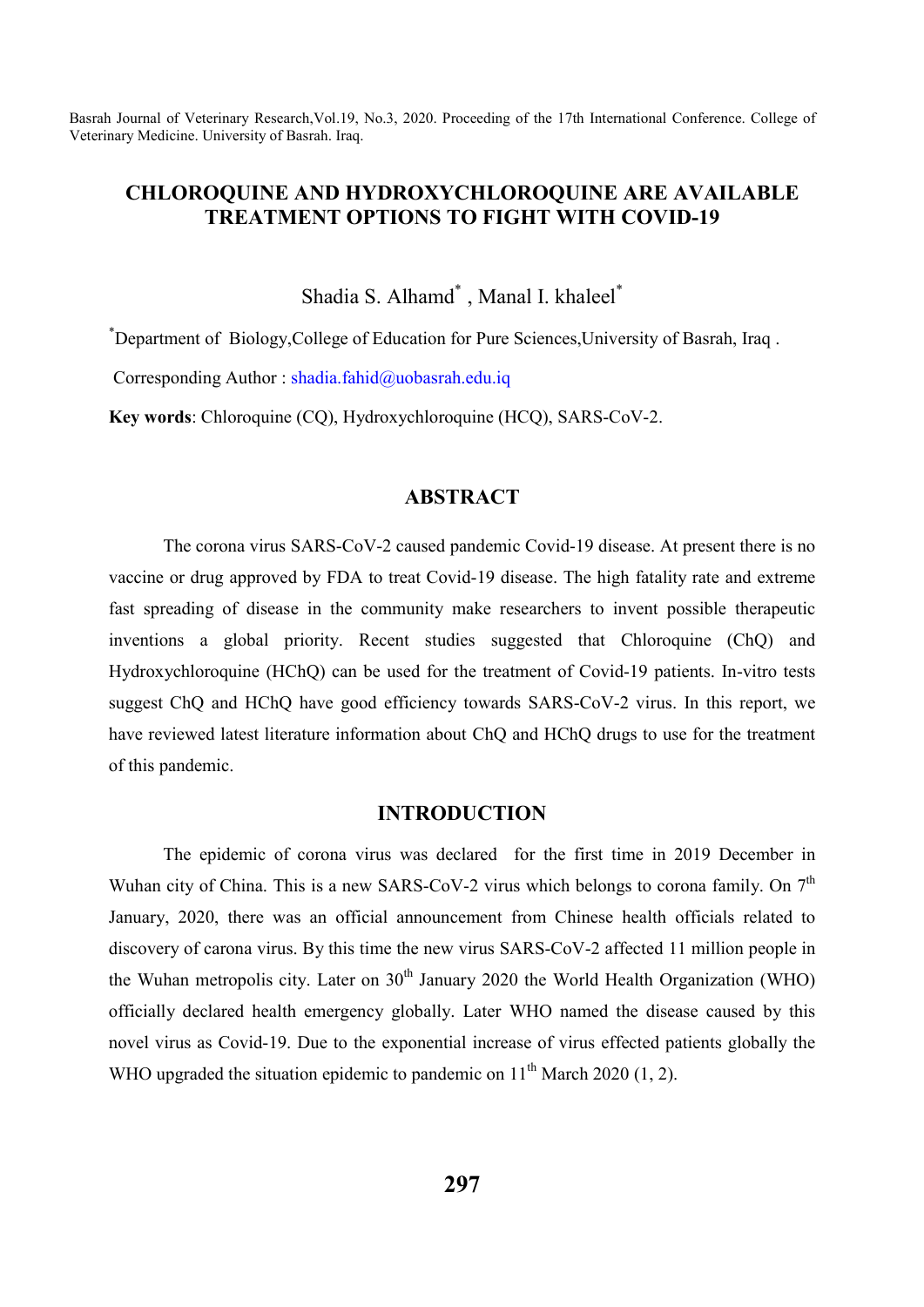The SARS-CoV-2 virus main target in the diseased patients is lower respiratory tract which cause cold, cough and throat infections. Serious symptoms such as difficulty in breathing or shortness of breath and chest pain appeared in the Covid-19 patients. On average it takes 5-6 days to observe the symptoms from when someone is infected with the virus; however it can take up to 14 days. It is notable that adult patients with Covid-19 in early stage, observed with a keen decrease in  $CD^{4+}$  and  $CD^{8+}$  T-cell subsets (3, 4).

Accordingly the victims suffered with acute respiratory distress condition for 7 to 10 days after infected with Covid-19 due to the swift growth of virus in the body. The virus replication in the body also increases the pro-inflammatory cytokines as well as chemokine response and inflammatory cell infiltrates (4, 5). The incubation period of SARS-CoV-2 virus differs from 2 days to 14 days in different persons, the vague incubation period make it difficult for early diagnosis. The late diagnosis affecting more on the community spread and majorly initiation of treatment in early stage of disease (5, 6).

## **Epidemiology of corona virus:**

After an epidemic breakout in China in January of 2020 the outbreak status has been advanced internationally with the rapid growth in South Korea, Singapore and Japan. Soon after researchers noticed rapid growth of Covid-19 affected patients in Italy and Iran. In the above countries it is witnessed as a community transmission with the persons came from China. The number of Covid-19 patients reached to peak after two months the virus appeared in China. In March first week the Chinese officials declared that the number of new patients are decreasing actively in the country and government reopened the public places. However by that time all the European countries are badly affected with the corona virus (1),

Precisely Italy, Span and France countries. By the March  $16<sup>th</sup>$  the WHO announced almost as many cases appeared in China are appeared worldwide with 81,077 Covid-19 patients in China and 86,438 patient's rest of the world which includes 143 countries. The WHO announced that as of May  $11<sup>th</sup>$  2020, there were 4,088,848 confirmed Covid-19 cases and 283,153 deaths.

## **Treatment options:**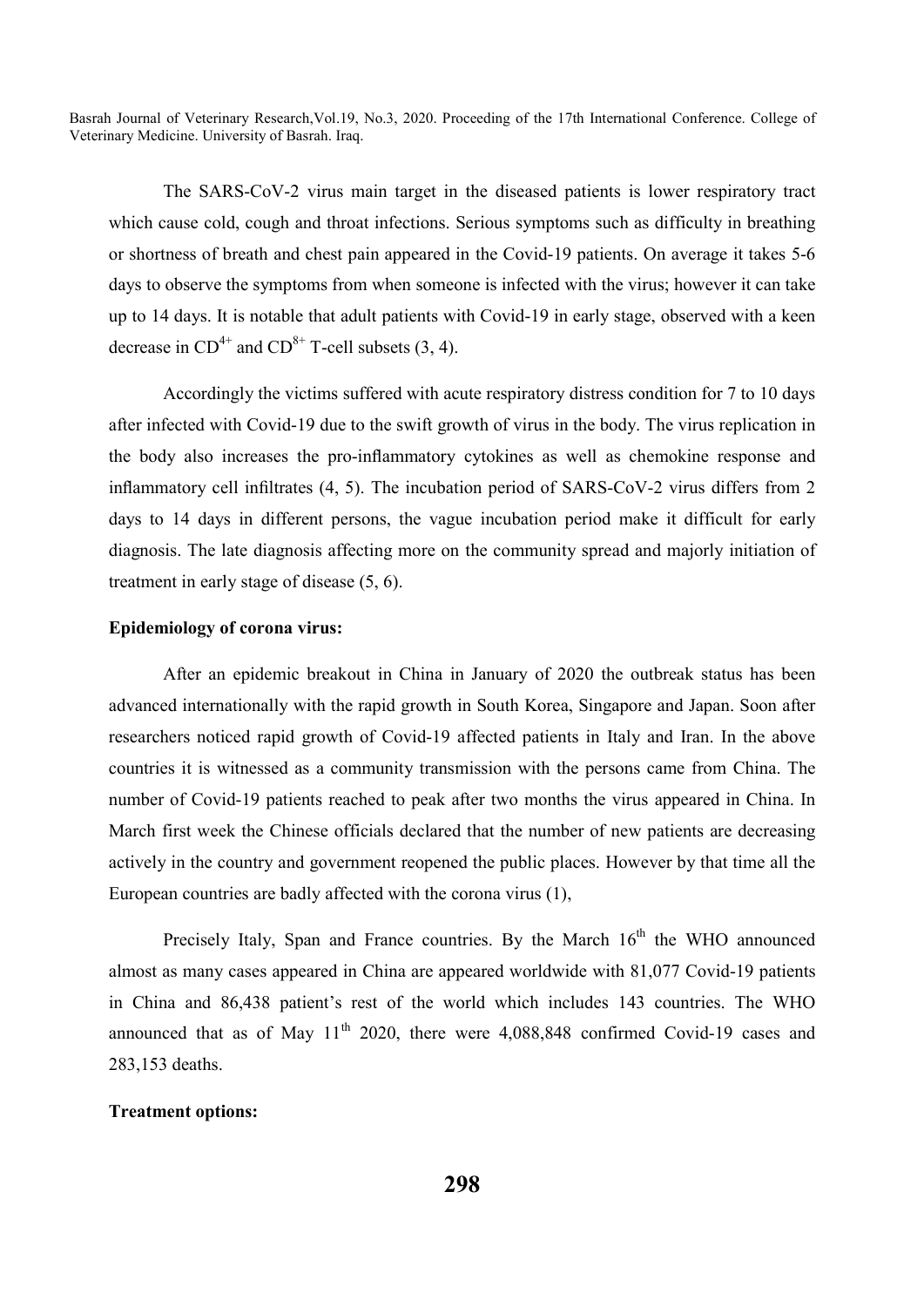The center of Disease control and prevention (CDC) on  $21<sup>st</sup>$  March 2020 in a public document informed that there is no vaccine or precise medicine for SARS-CoV-2 (7). The speedy outbreak of corona virus worldwide and the distressing more number of deaths encouraged the scientific community accelerates the invention of all possible and innovative controlling methods of this disease( 8).

Quite a few interventional treatment options come up for controlling Covid-19 disease with indefinite efficiency and safety measures (9). Recent studies recommended a well-known anti-malarial drug Chloroquine (ChQ) and Hydroxychloroquine (HChQ) to treat the Covid-19 patients. These FDA approved drugs are used to treat malaria and specific inflammatory conditions at present. In this epidemic situation WHO lists ChQ and HChQ as essential drugs, so these medicines should be available all times in affordable price (10, 11).The ChQ and HChQ molecules showed in-vitro activity against SARS-CoV, SARS-CoV-2, and other corona viruses. It is reported that the HChQ is having relatively high potency than ChQ against SARS-CoV-2 virus (12-14).



**Chloroquine** 

**Hydroxy Chloroquine** 

Figure 1: The chemical structures of Chloroquine and Hydroxychloroquine

### **Chloroquine and hydroxychloroquine antiviral activities against COVID-19**

The ChQ and HChQ have chemical structure similarities and they are approved by FDA for anti-malarial and anti-rheumatic treatment. For the literature these drugs also known for their antiviral activity with various mechanisms (15- 17). In this epidemic outbreak, ChQ and HChQ have been proposed as anti-SARS-CoV-2 drugs as ChQ inhibited the virus in cell culture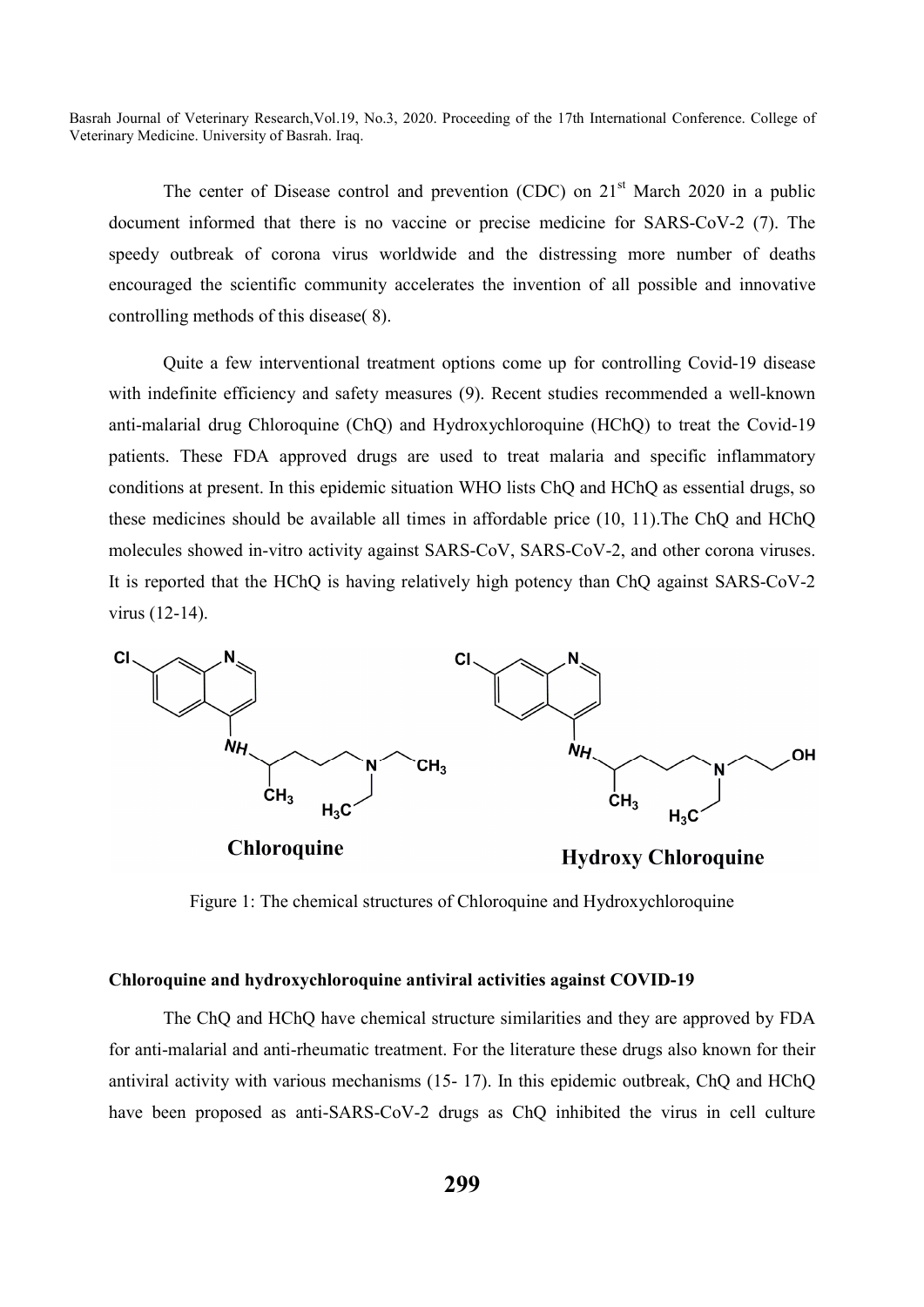experiments (18, 19), and they also emerge to decrease virus growth in Covid-19 patients in an open label non-randomized trail (20).

These drugs showed excellent anti-viral properties in-vitro, with its effect on primitive stages of virus replication through preventing virus-endosome fusion, by growing endosomal pH (21). It is shown that Corona viruses are able to reach the target cells using pH dependent mechanism, while acidic pH of lysosome results in to fusion of virus and endosomal membranes. It is known that results of uncoating of viral particle and successively viral nucleic acid release in the cytoplasm (22). The ChQ also damages the post translational alterations of virus proteins by interfering with prolytic processes (23). ChQ also shows inhibition of glycosylation through inhibiting sugar modifying enzymes or glycosyltransferases (24).

Previous studies show that ChQ molecule inhibits the access of the SARS-CoV into human cells by interfering with the glycosylation of its cellular receptor angiotensin converting enzyme 2 receptor (ACE2). Recent literature reveals that SARS-CoV-2 also enters into the human body through ACE2 receptor. This suggests that a possible inhibition effect of ChQ on SARS-CoV-2 at this viral replication step (25). On the other hand, because of its antiinflammatory activity ChQ and HChQ drugs are used to treat multiple diseases where inflammation is effect such as systemic lupus erythematosus (SLE), rheumatoid arthritis (RA) and osteoarthritis (26). In this regard, the central symptom of COVID-19, the virus induces lungs inflammation, this symptom can be an advantageous effect of ChQ and HChQ as both the drugs have capacity to reduce the inflammation.

### **Efficacy and Toxicity**

The ChQ drug in-vitro tests on Vero E6 cells infected by SARS-CoV-2 showing the EC<sub>90</sub> of 6.90 μM, is became a promising choice of using ChQ in clinical treatment of SARS-CoV-2 as completely off-label (27). On the other hand, HChQ drug is considerably more effective compare to ChQ was observed *in vitro* results as the EC<sub>50</sub> values of HChQ is 0.72 μM and ChQ is with 5.47 μM, and HChQ showing less efficiency for drug interactions in comparison to ChQ.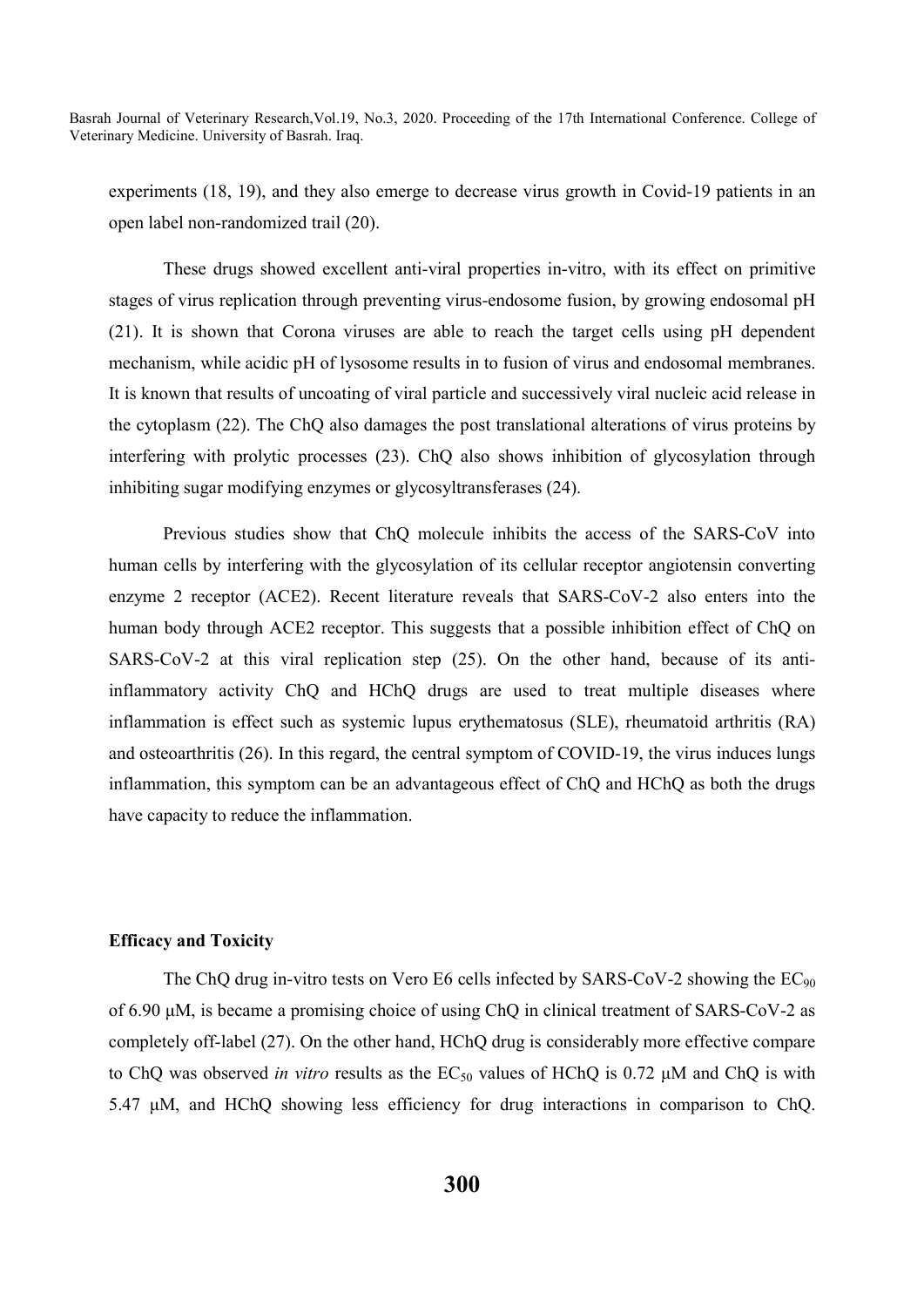Further, physiologically based pharmacokinetic models in vitro inhibition of SARS-COV-2 reveals that the drug molecule HChQ sulfate is showing better results around five days faster than the drug ChQ phosphate (28).

The most common adverse effects of these two drugs are diarrhea, skin rashes, anorexia, nausea (29), and a rare Acute Liver failure (30), a type of severe skin toxic epidermal necrolysis (31) and Long QT syndrome along with cardiotoxicity (32-34).

Over many years people are using both Chloroquine and Hydroxychloroquine drugs in treating the diseases like SLE and RA and these drugs are in the exhibit proper safety lines in these diseases. HChQ is showing lesser toxicity in some of the animal studies, in comparison with the usage of ChQ. Still there is no particular evidence of clinical trial to support the safety levels of the HChQ molecule to compare the toxicity(35-38). It is require to consume larger doses than the regular RA and SLE disease doses to treat SARS-CoV-2 and the effect of the large doses will affect the health and may leads to side effects over the period of life.

### **REFERENCES**

- **1-https://www.pasteur.fr/fr/centre-medical/fiches-maladies/coronavirus-wuhan**. [Accessed 26 March 2020].
- **2-https://www.who.int/fr/emergencies/diseases/novel-coronavirus2019/advice-forpublic/qa-coronaviruses**. [Accessed 26 March 2020].
- **3-Zhou F, Yu T, Du R, Fan G, Liu Y, Liu Z, et al.** Clinical course and risk factors for mortality of adult in patients with COVID-19 in Wuhan, China: a retrospective cohort study. Lancet 2020 Mar 11.
- **4-Liu J, Liu Y, Xiang P, Pu L, Xiong H, Li C, et al.** Neutrophil-to- lymphocyte ratio predicts severe illness patients with 2019 novel coronavirus in the early stage. medRxiv 2020.
- **5-Cao Q, Chen YC, Chen CL, Chiu CH.** SARS-CoV-2 infection in children: transmission dynamics and clinical characteristics. J Formos Med Assoc 2020;119:670e3.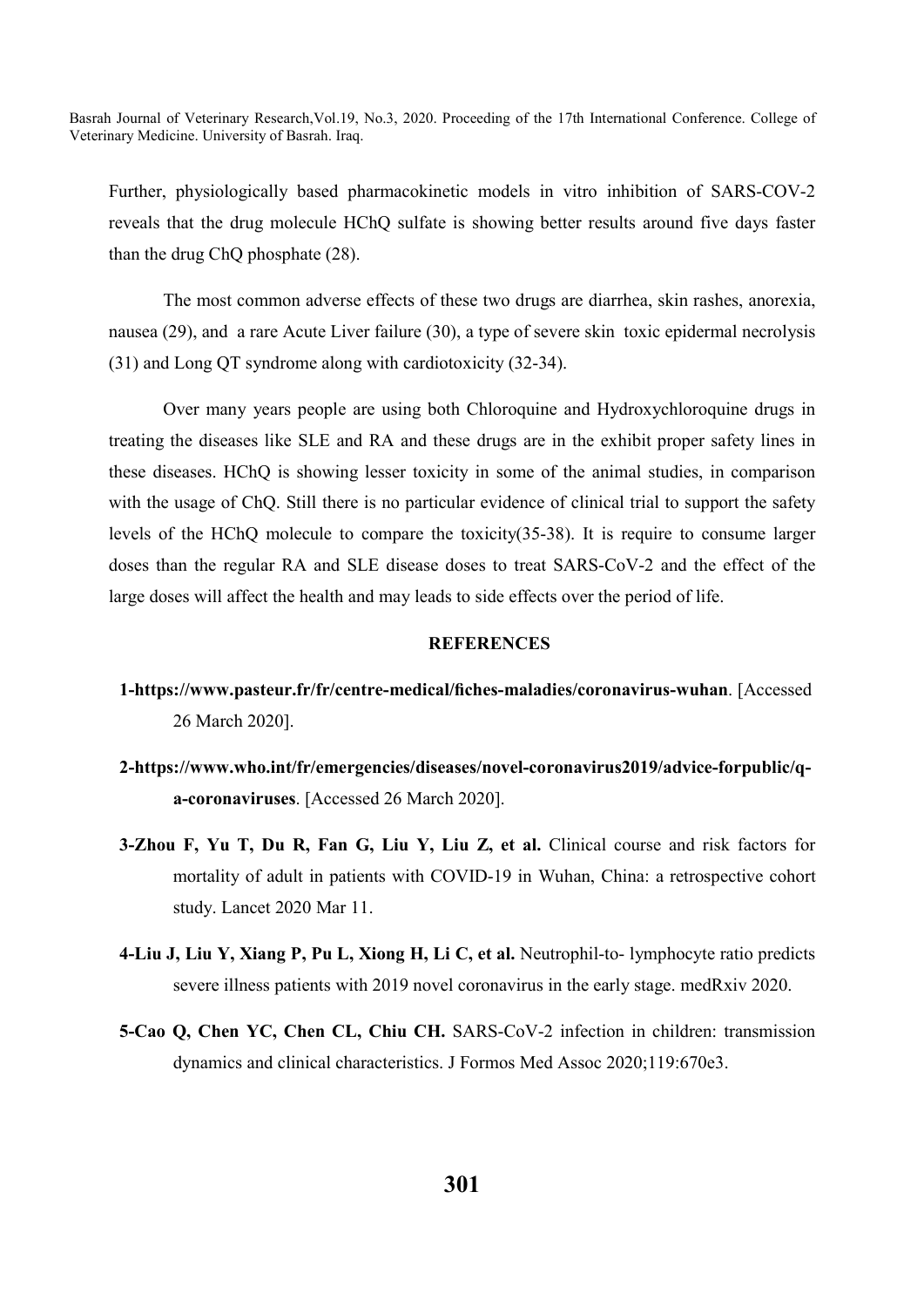- **6-Lee PI, Hu YL, Chen PY, Huang YC, Hsueh PR**. Are children less susceptible to COVID-19? J Microbiol Immunol Infect 2020 Feb 25.
- **7-Gloza-Rausch F, Ipsen A, Seebens A, Gottsche M, Panning M, Drexler JF, et al.**  Detection and prevalence patterns of group I coronaviruses in bats, northern Germany. Emerg Infect Dis 2008;14:626-3.
- **8-Higgins PG, EM Ellis.** Further observations on the use of organ cultures in the study of acute respiratory-tract infections. J Med Microbiol 1973;6:177-85.
- **9-Hamre D, JJ Procknow**. A new virus isolated from the human respiratory tract. Proc Soc Exp Biol Med 1966;121:190-3.
- **10-Gao J, Tian Z, Yang X.** Breakthrough: Chloroquine phosphate has shown apparent efficacy in treatment of COVID-19 associated pneumonia in clinical studies. Biosci Trends 2020;14:72-73. https://doi.org/10.5582/bst.2020.01047.
- **11-Colson P, Rolain JM, Lagier JC, Brouqui P, Raoult D.** Chloroquine and hydroxychloroquine as available weapons to fight COVID-19. Int J Antimicrob Agents 2020:105932.
- **12-Zhou D, Dai SM, Tong Q**. COVID-19: a recommendation to examine the effect of hydroxychloroquine in preventing infection and progression. J Antimicrob Chemother 2020;dkaa114.
- **13-Wang M, Cao R, Zhang L, Yang X, Liu J, Xu M, Shi Z, Hu Z, Zhong W, Xiao G.**  Remdesivir and chloroquine effectively inhibit the recently emerged novel coronavirus (2019-nCoV) in vitro. Cell Res 2020 Mar;30(3):269–71.
- **14-Yao X, Ye F, Zhang M, Cui C, Huang B, Niu P, Liu X, Zhao L, Dong E, Song C, Zhan S, Lu R, Li H, Tan W, Liu D***. In Vitro* antiviral activity and projection of optimized dosing design of hydroxychloroquine for the treatment of severe acute respiratory syndrome coronavirus 2 (SARS-CoV-2). Clin Infect Dis 2020 Mar 9.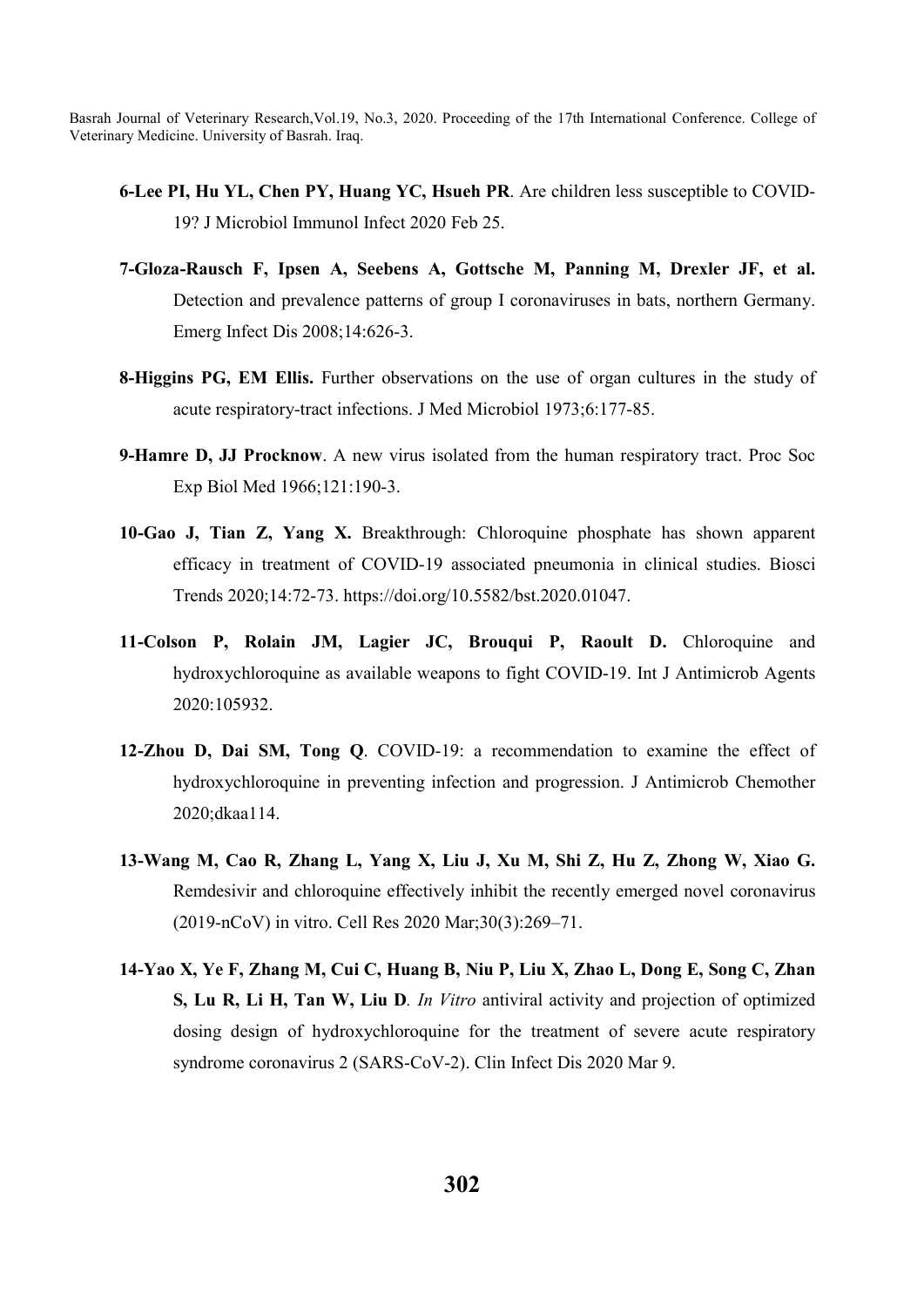- **15-Inglot AD.** Comparison of the antiviral activity in vitro of some non-steroidal antiinflammatory drugs. J Gen Virol 1969;4:203-14.
- **16-Miller DK, Lenard J**. Antihistaminics, local anesthetics, and other amines as antiviral agents.Proc Natl Acad Sci U S A 1981;78:3605-9.
- **17-Shimizu Y, Yamamoto S, Homma M, Ishida N.** Effect of chloroquine on the growth of animal viruses. Arch Gesamte Virusforsch 1972;36:93-104.
- **18-McChesney EW**. Animal toxicity and pharmacokinetics of hydroxychloroquine sulfate. Am J Med 1983;75:11e8.
- **19-Wang M, Cao R, Zhang L, Yang X, Liu J, Xu M, et al.** Remdesivir and Chloroquine effectively inhibit the recently emerged novel coronavirus (2019-nCoV) in vitro. Cell Res 2020;30:269e71.
- **20-Gautret P, Lagier JC, Parola P, Hoang VT, Meddeb L, Mailhe M, et al.** Hydroxychloroquine and azithromycin as a treatment of COVID-19: results of an open label non-randomized clinical trial. Int J Antimicrob Agents 2020:105949.
- **21-Khan M, Santhosh SR, Tiwari M, Lakshmana Rao PV, Parida M.** Assessment of in vitro prophylactic and therapeutic efficacy of chloroquine against Chikungunya virus in vero cells. J Med Virol 2010;82:817-24.

**22-Yang ZY, Huang Y, Ganesh L, Leung K, Kong WP, Schwartz O**. pH-dependent entry of severe acute respiratory syndrome coronavirus is mediated by the spike glycoprotein and enhanced by dendritic cell transfer through DC-SIGN. J Virol 2004;78:5642-50.

**23-Randolph VB, Winkler G, Stollar V.** Acidotropic amines inhibit proteolytic processing of flavivirus prM protein. Virology 1990;174:450-458. https://doi.org/10.1016/0042 6822(90)90099-D.

**24-Savarino A, Di Trani L, Donatelli I, Cauda R, Cassone** A. New insights into the antiviral effects of chloroquine. Lancet Infect Dis 2006;6:67-9. https://doi.org/10.1016/S1473 3099(06)70361-9.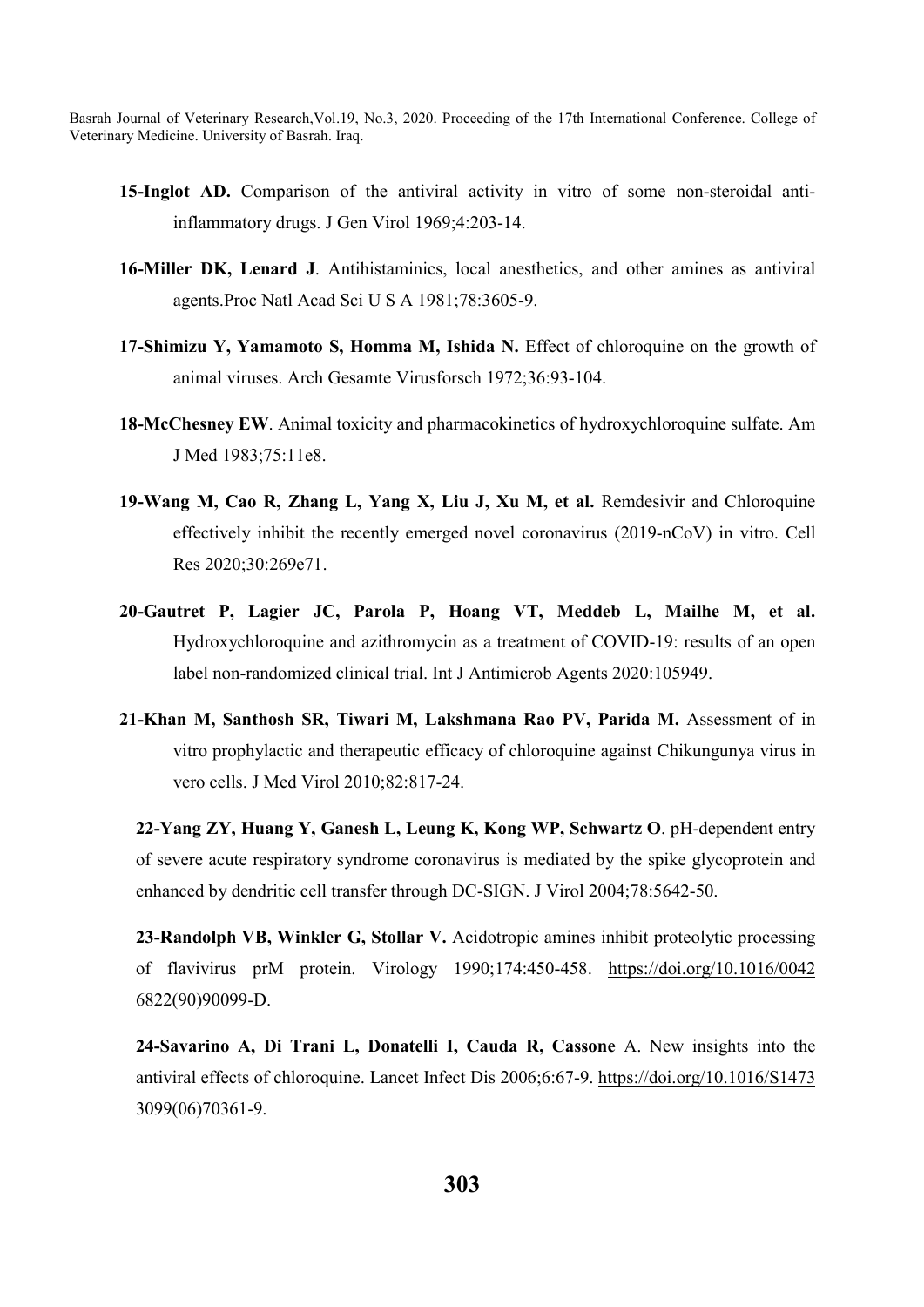**25-Hoffmann M, Kleine-Weber H, Schroeder S, Kruger N, Herrler T, Erichsen S, et al.**  SARS-CoV-2 Cell Entry Depends on ACE2 and TMPRSS2 and Is Blocked by a Clinically Proven Protease Inhibitor. Cell 2020;181:271-280.e8.

**26-Rainsford KD, Parke AL, Clifford-Rashotte M, Kean WF**. Therapy and Pharma cological properties of hydroxychloroquine and chloroquine in treatment of systemic lupus erythematosus, rheumatoid arthritis and related diseases. Inflammopharmacology 2015;23:231e69.

**27-Cortegiani A, Ingoglia G, Ippolito M, Giarratano A, Einav S**. A systematic review on the efficacy and safety of chloroquine for the treatment of COVID-19. J Crit Care 2020 Mar 10.

**28-Cortegiani A, Ingoglia G, Ippolito M, Giarratano A, Einav S**. A systematic review on the efficacy and safety of chloroquine for the treatment of COVID-19. J Crit Care 2020 Mar 10.

**29-Munster T, Gibbs JP, Shen D, Baethge BA, Botstein GR, Caldwell J, et al.** Hydroxychloroquine concentration–response relationships in patients with rheumatoid arthritis. Arthritis Rheum 2002;46:1460-1469.

**30-Makin AJ, Wendon J, Fitt S, Portmann BC, Williams R.** Fulminant hepatic failure secondary to hydroxychloroquine. Gut 1994;35:569-70.

**31-Murphy M, Carmichael AJ.** Fatal toxic epidermal necrolysis associated with hydroxychloroquine. Clin Exp Dermatol 2001;26:457-8.

**32-Chen CY, Wang FL, Lin CC.** Chronic hydroxychloroquine use associated with QT prolongation and refractory ventricular arrhythmia. Clin Toxicol (Phila) 2006;44:173-175.

**33-Stas P, Faes D, Noyens P.** Conduction disorder and QT prolongation secondary to longterm treatment with chloroquine. Int J Cardiol 2008;127:e80-e82.